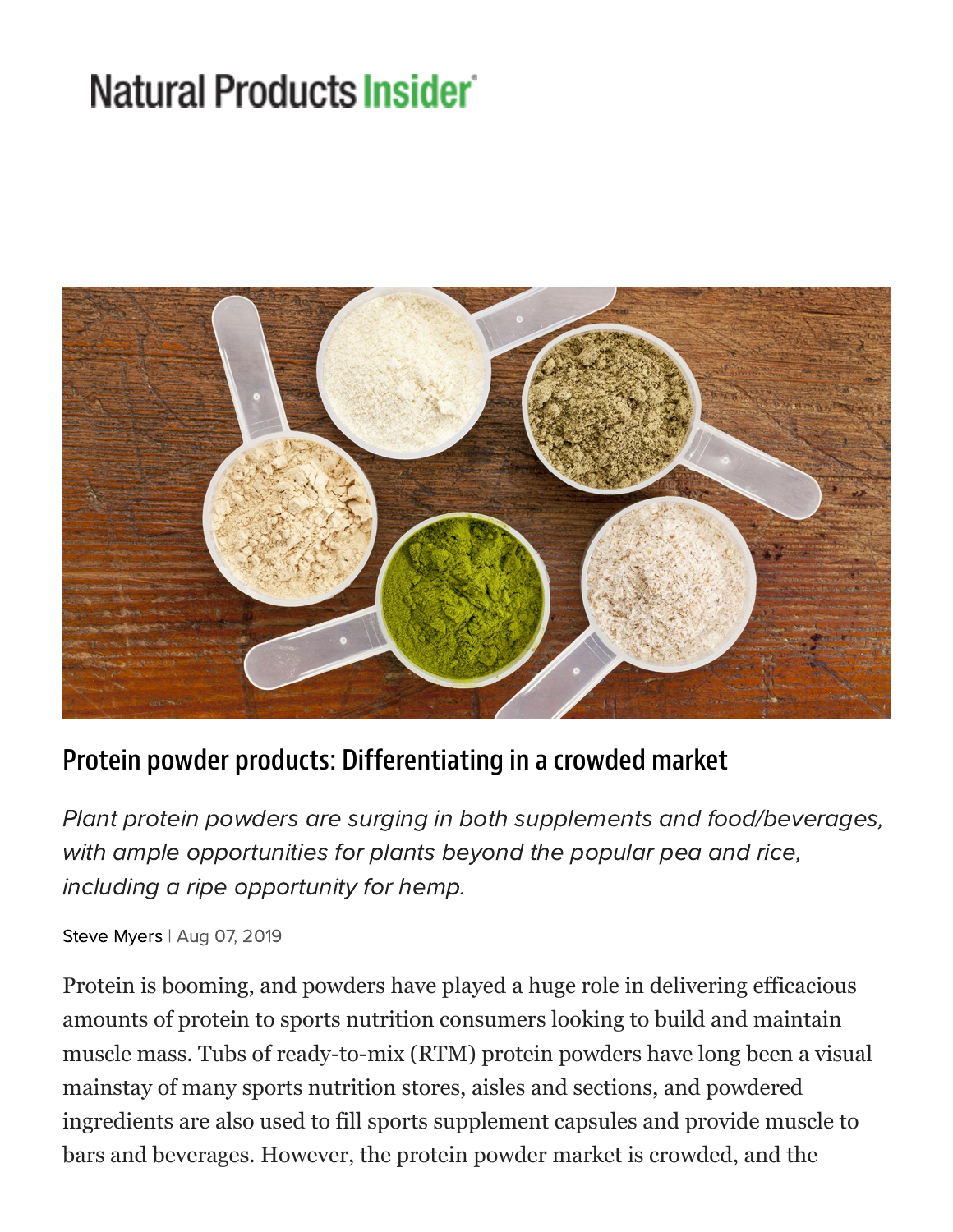consumer shift to wanting higher protein intake via foods and beverages instead of supplements only adds to the challenges of making a protein powder-based product stand out and be successful.

For companies playing in the RTM protein powder space, differentiation requires innovative flavors and ingredient combinations, as well as enhanced bioavailability and responsible sourcing. The protein ready-to-drink (RTD) market is seeing increasing numbers of clear or water beverages with high protein content, in addition to new hot protein RTD products. The food segment has exploded with high-protein offerings as companies have found ways to infuse protein into an array of everyday foods and snacks. In every corner of the protein powder market, new technologies are supporting innovation.

The size and future of the protein supplement market varies depending on which market expert you ask, but Allied Market Research and Marqual IT Solutions Pvt. Ltd (KBV Research) both predicted around 7.5% compound annual growth rate (CAGR) over the next five or six years and a resultant market of US\$8.7 billion. Zion Market Research calculated the CAGR at 5.7% and a size of \$3.6 billion heading into 2024. Either way, the segment is expected to enjoy solid growth worldwide.

On the animal side, whey protein is set to grow 7.6% to \$12.5 billion by 2024, according to Statista. On the plant side, the global pea protein market was about \$101.7 million (all uses) in 2018 and should grow at a 17.4% CAGR through 2025, reported Grand View Research. Persistence Market Research reported organic pea protein should grow at an even more robust 7.2% CAGR through 2027.

For sports nutrition powder products, proprietary *Nutrition Business Journal* (*NBJ*) data shows a consistent annual growth around 7% from 2014 to 2018, with a resulting \$5.4 billion in annual sales. For RTD protein drinks, *NBJ* reported the market grew 16%—more than double the CAGR of protein powder products—from 2013 to 2018. However, the market size for RTD protein drinks, \$928 million in annual sales, is far smaller than for protein powders.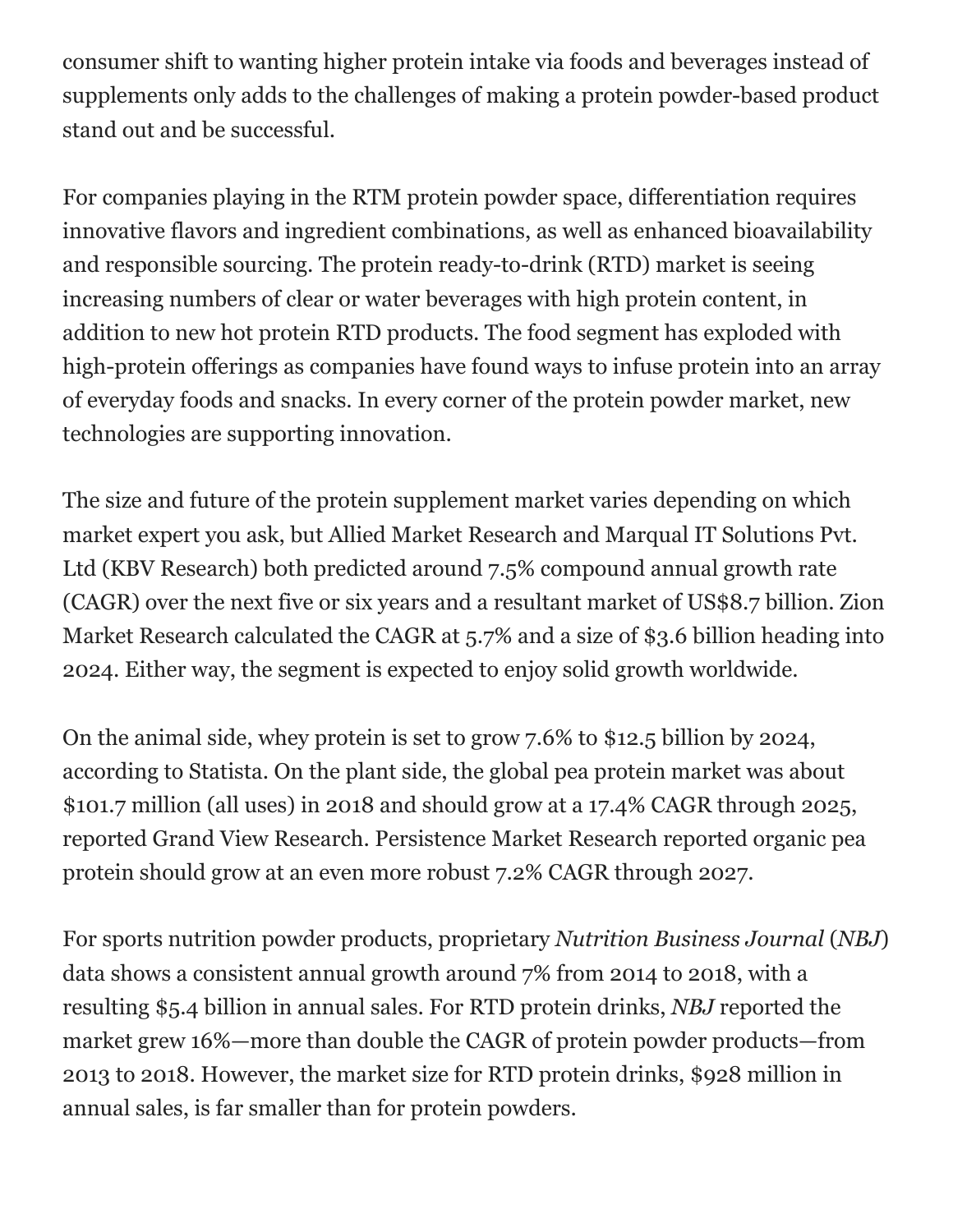Despite these growth and size figures, companies operating in or eyeing this space still face challenges to success and profit.

Longtime sports nutrition formulator Bruce Kneller, currently a partner with HiQ Financial Holdings Inc., said the protein powder market is saturated and margins have thinned, even for major players with great buying and selling leverage.

"Look at Amazon: How many brands are cutting each other's throats to make lower and lower margins?" he asked, noting the new generation of young brand owners look at sales as quantitative, not qualitative, and are happy to make smaller margins on protein powders.

"If you are not one of the sources for protein and/or a contract manufacturer with a house brand to push (or maybe one of the two 'withering' retail giants in the space?), forget it," he quipped, saying protein powder is a price-driven commodity market now. "You can't make any money."

Kneller said the new wave of high-protein products is driven by functional foods, not RTM or even RTD. "The better bars with nuts and such are selling well," he reported, adding protein-rich yogurt and ice cream are also good performers.

Among product types, high-protein functional foods may be trendy, but there are some consumer-driven trends that cut across all protein product types.

## Sugar Reduction

As many as 86% of consumers are limiting sugar in their diets, according to Mintel.

"Sugar reduction is still a top priority for many consumers and therefore, many brands," said Holly McHugh, Imbibe Inc., during her trends presentation in the sports nutrition workshop at SupplySide East trade show in April 2019. "As changes to the nutrition facts panel loom, brands are highlighting 'no added sugars,' in products, which will make it a top claim next year."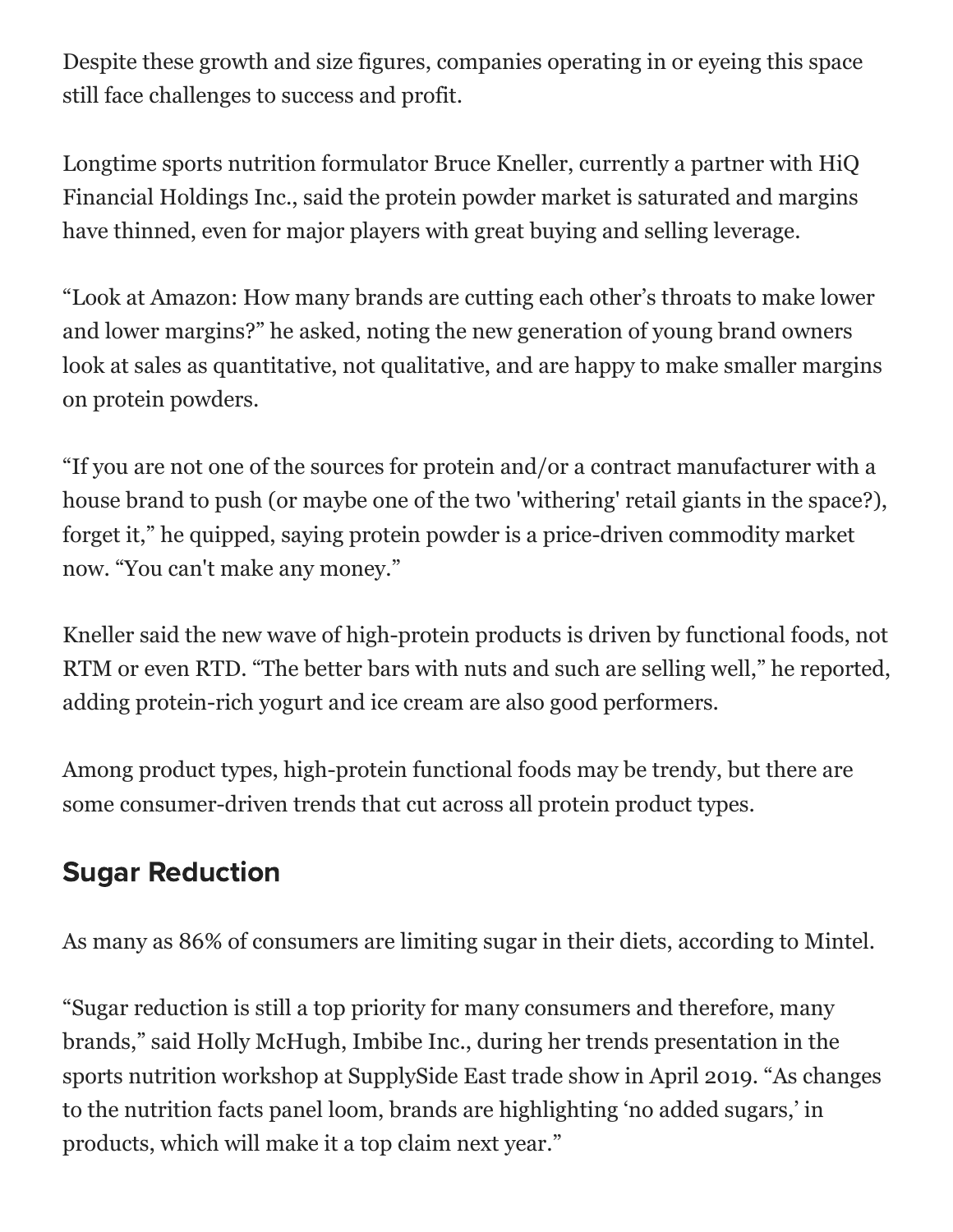She explained the main challenge for brands is that consumers still want a sweet flavor but less sugar, and many are avoiding artificial sweeteners and flavors. Stevia has become the leading alternative.

"Stevia will dominate the natural, non-nutritive sweetener category since it is approved for use in food and beverage in North American, European and Asian countries and is considered more 'clean label' than artificial sweeteners," McHugh said, although monk fruit and other alternatives are increasingly used.

In 2017, stevia was used in 28% of new products that use high-intensity sweeteners, eclipsing aspartame (25%), according to Mintel.

Nielsen data, as publicized by Cargill, showed stevia sales rose about 12%, while sucralose and saccharin sales both fell 6% and aspartame sales slid 8%.

As with artificial sweeteners, one of the criticisms of stevia has been taste. However, McHugh noted advances in stevia technology and flavors with modulating properties that mask off-notes have helped the taste of stevia-sweetened products.

However, the sports nutrition protein product segment has been slow to adopt stevia and other alternatives in all areas. For instance, **INSIDER**'s review of the topselling RTM protein powder products on BodyBuilding.com and Amazon.com revealed only one product on each list was sweetened with stevia, with the rest were sweetened mostly with the artificial sweetener acesulfame potassium (Ace K);a few relied on or included sucralose.

These top-selling lists were primarily whey- or dairy-based proteins. A similar review of the top-selling plant protein powders on both websites found almost all were sweetened with some form of stevia or other natural sweeteners.

For protein beverages, the sweeteners were mixed. Many of the top-selling such beverages on Amazon used stevia, monkfruit, agave, honey and cane sugar; only a few used Ace K or sucralose. Legacy sports nutrition brands tended to use artificial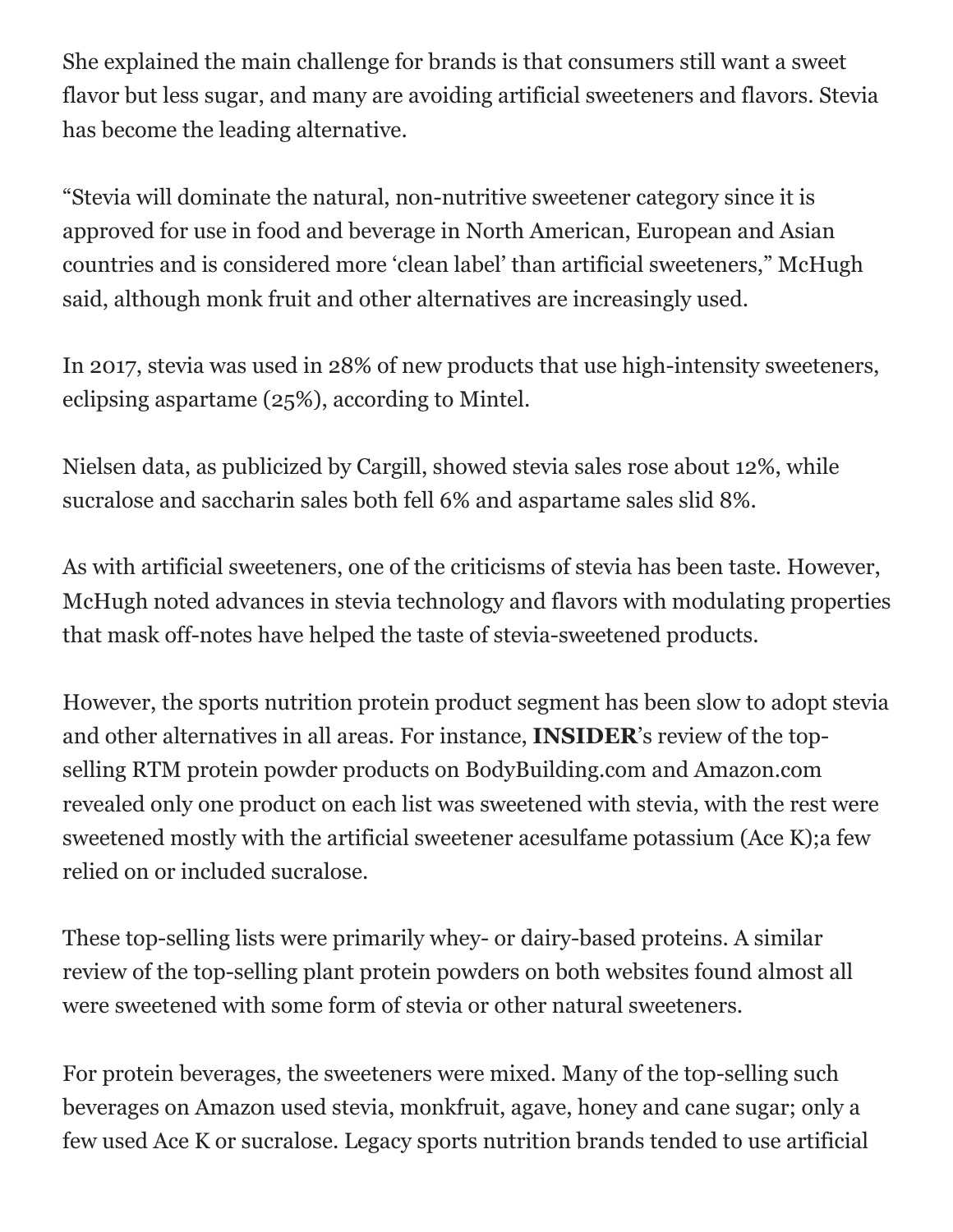sweeteners, especially if they had a top-selling protein powder featuring the same sweeteners. Newer sports nutrition brands and those with crossover appeal more frequently used natural alternatives.

The core bodybuilding segment may be fine with artificial sweeteners, but the broader sports nutrition and protein markets seem to be trending to more natural alternatives, leaving legacy brands with potentially less crossover appeal.

A similar dichotomy is found in protein bars, as well-established sports nutrition bars tend to feature artificial sweeteners such sucralose, according to **INSIDER**'s review of BodyBuilding.com's best-selling protein bars. There are exceptions, as category leaders Quest Nutrition has bars sweetened with stevia.

Over at Amazon, the top protein bars include Quest (with stevia) as well as mainstream-sports crossover brands such as Luna, Rx Bar and gomacro, many of which feature natural-derived sweeteners, including stevia, sugar alcohols, cane sugar, coconut sugar and dates.

While protein powders, bars and drinks may purposefully keep carbohydrates (i.e., sugar) calories low, especially amidst the current keto diet explosion, high-protein foods and snacks may face more challenges doing so.

Among the high-protein food and snacks hitting the market in droves, baked goods often include cane sugar for its baking-friendly structural properties. Still, there are some stevia products available in a 'baking sugar" form.

#### Clean Label

One way that high-protein baked products—cookies, pancakes, muffins and brownies are popular—can differentiate is by using organic cane sugar and brown rice syrup. Because organic certification rejects artificial ingredients and harmful agricultural chemicals, many consumers see organic ingredients as clean label.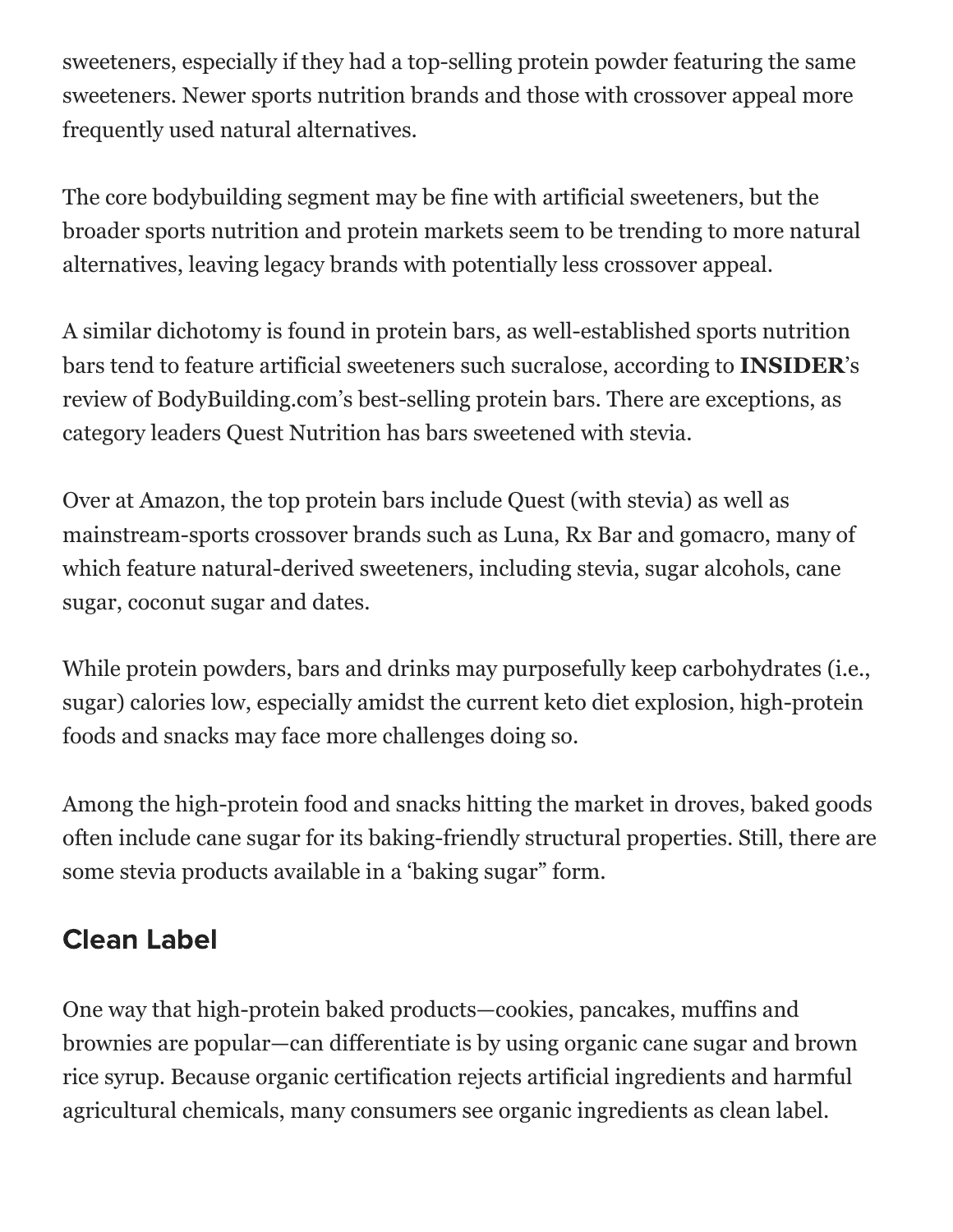McHugh said clean label is no longer a trend, but an expectation. Innova Market Insights reported an uptick of about 30% between 2013 and 2017 in the use of clean label claims touting no preservatives, artificial colors, flavors or sweeteners, non-GMO, and natural. This is only one aspect of clean label, which generally means shorter ingredient lists with recognizable names.

Innova market Insights reported 91% of U.S. consumers believe foods with recognizable ingredients are healthier.

Depending on the formulation, sports nutrition products like protein powders and foods can struggle to keep ingredient lists short, but "cleaning up" the types of ingredients used can go a long way to tapping into these trends. Using natural sweeteners is one method, as is avoiding the use of proprietary blends.

McHugh said more brands are referring to their products as "clean protein," "clean performance" and "clean energy."

"Sucralose and colors like Red #40 are common in sports nutrition products, but several brands I spoke with have transitioned or are transitioning to natural sweeteners, colors and flavors," she noted.

In the realm of protein ingredients, the nomenclature is what it is—protein, whether plant or animal, tends to be either isolates or concentrates. However, even whey companies have sought to differentiate by using "organic," "grass fed" or "native" versions, which resonate with some core and crossover sports nutrition consumers.

Kneller said while there is money to be made catering to consumers, including vegans, who may want or need organic, kosher or similar certifications, but this market also is becoming crowded.

### Plant Proteins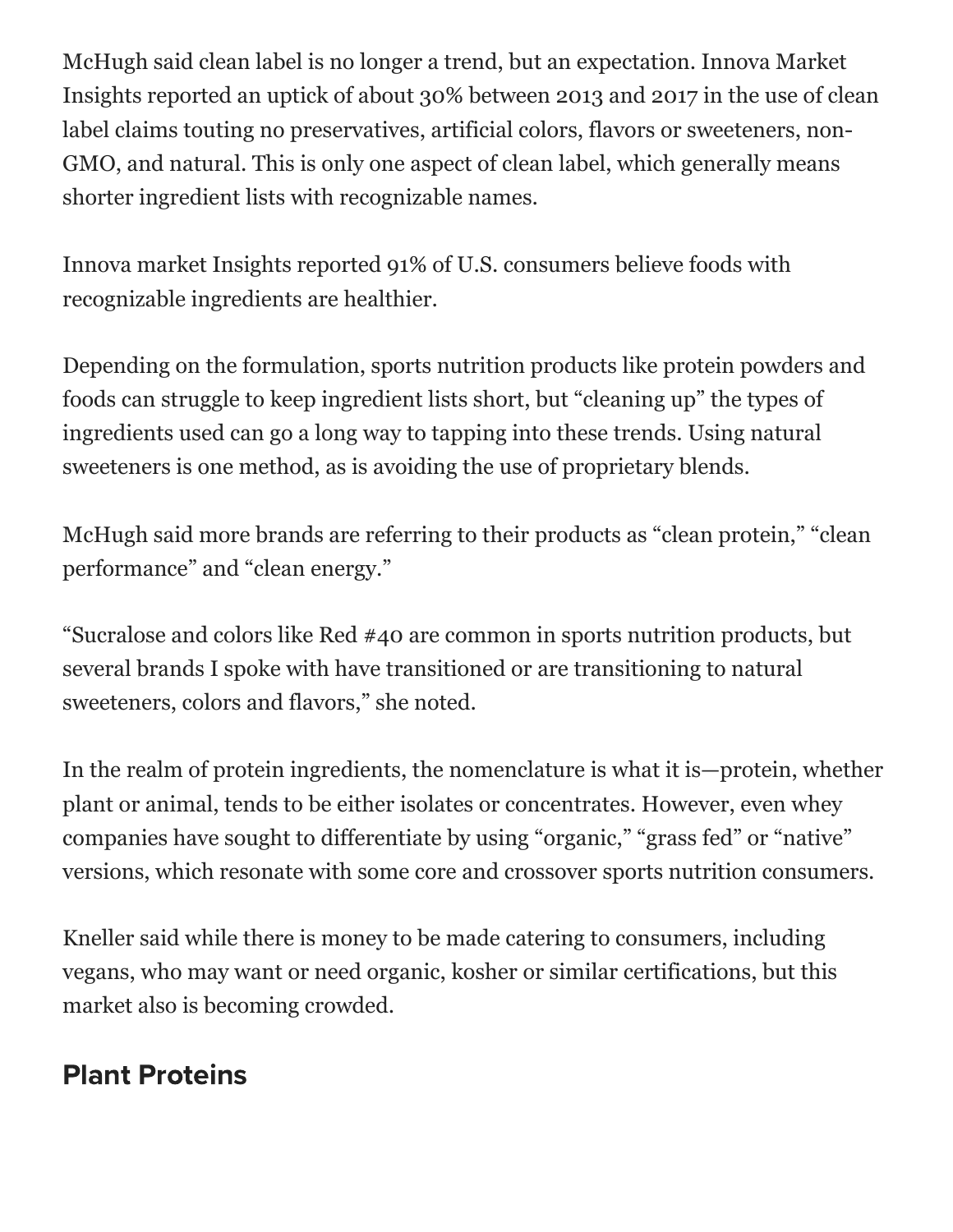One area where vegans and vegetarians are not alone is in the growing demand for plant protein products. Many athletes and consumers see plant proteins as cleaner and healthier.

The global plant protein market should grow at a 7% CAGR and reach \$7.5 billion by 2024, according to Mordor Intelligence, which noted North America accounts for just under 40% of this market. The market research firm noted the U.S. National Institute of Allergy and Infectious Diseases has reported 90% of food allergies are caused by eggs, milk, fish, red meat, soy and nuts.

"The demand for plant proteins is growing at a fast rate, owing to change in lifestyle, lack of balanced dietary intake and improved R&D, in order to develop new kinds of plant-protein-enriched products," Mordor noted, in its recent report on the plant protein market.

This leaves a door open for plants such as pea and rice, which have driven the plant protein sports nutrition market in recent years.

Among the top-selling plant proteins at Amazon and BodyBuilding.com, pea and rice proteins are the most common sources. Other plant sources surfacing in sports nutrition protein products include quinoa, chia, garbanzo, lentils, cranberry seed, artichoke, pumpkin seed, sunflower seed, alfalfa, hemp and sacha inchi, a nut heralded by the Incas.

Another growing plant protein source is a tree nut. Almond milk and butter have become popular in food and beverage products, but almond protein powder is ripe prime for use in sports nutrition products.

Stephanie Doan, senior R&D food scientist, Blue Diamond Almonds, said almond protein powder delivers approximately 41 to 48% protein, making one 30 gram serving a good source of protein. "Almond Protein has been shown to be compatible with other complementary proteins, including both plant-based sources and dairy sources, to create products with complete amino acid profiles for optimal product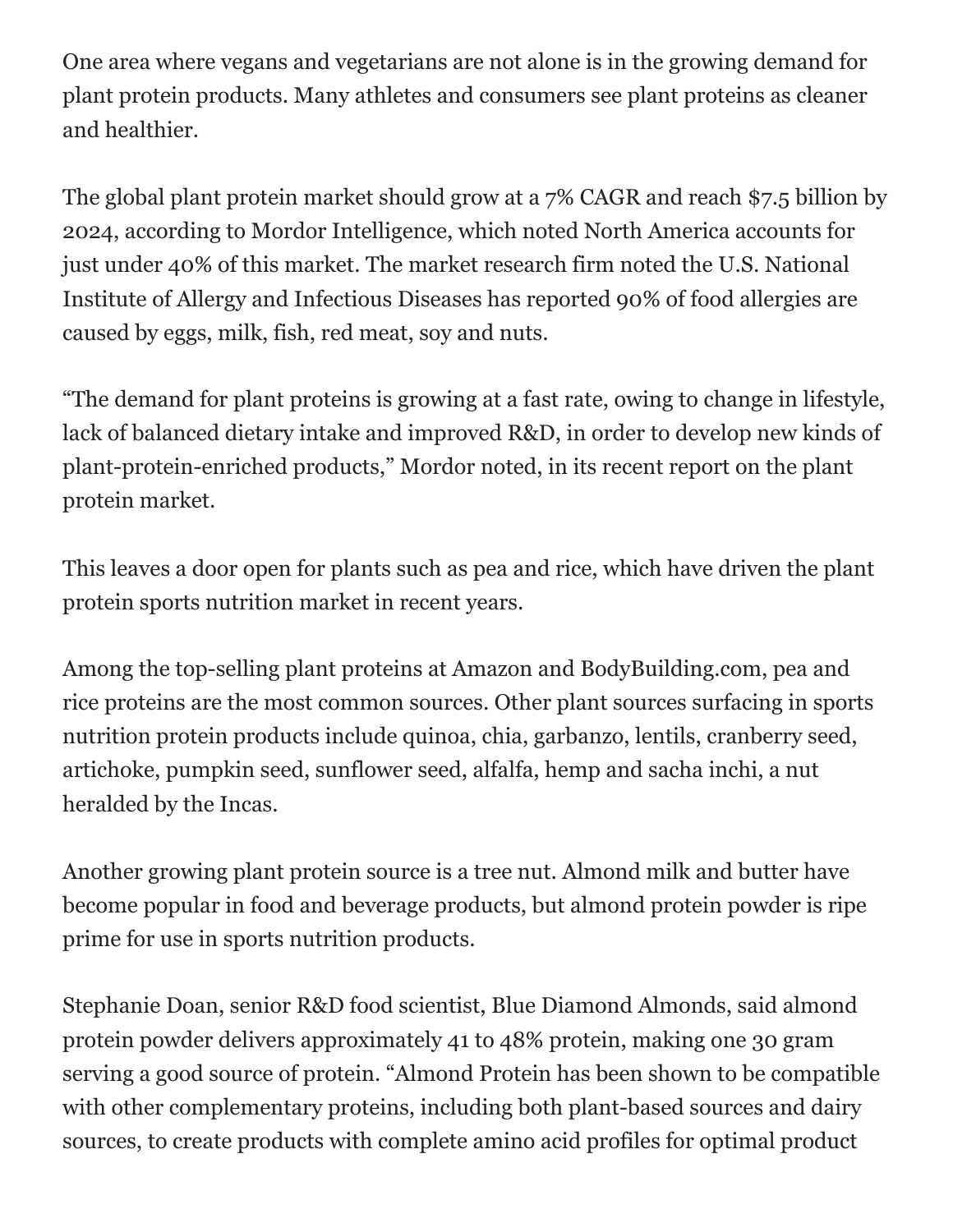development," she noted. "Within blends, almond protein can also aid in neutralizing unpleasant flavors (such as 'earthy' notes in pea protein), creating a well-rounded product with good flavor and a simpler label."

Almond protein powder has a better taste profile than other protein powders, according to Shaheen Majeed, President Worldwide, Sabinsa, maker of Promond almond powder.

"It has a complete range of amino acids, including branched-chain amino acids (BCAAs)," he said, noting Promond has a minimum of 50% protein, is easily digestible, and fit for vegans. "It has a low carbohydrate content and is lactose-free. This off-white to cream, free-flowing powder is easy to formulate and process into a variety of finished products."

New Hope's NEXT Trend Database, which tracks products and claims at Natural Products Expo trade shows, has found innovation activity is much higher in the plant protein than in the animal protein segment.

There were 680 plant protein ingredients/claims relating to protein volume at Expo West 2018, compared to only 499 for animal proteins. The share growth for plant protein ingredients/claims was 38%, compared to 5% for animal proteins, based on data from EXPO West 2016 through 2018.

On the animal side, NEXT found substantial negative share growth for whey, casein and milk protein in diet and nutrition products (-32, -61 and -62%, respectively). These proteins fared much better in food and beverage products. While whey had a modest 26% share growth, casein and milk protein posted huge growth shares of 198 and 182%. Clearly, the innovation for these proteins shifted from supplements to food/beverage.

Egg protein was the only outlier, with positive share growth in both supplements and food/drinks (88 and 87%, respectively).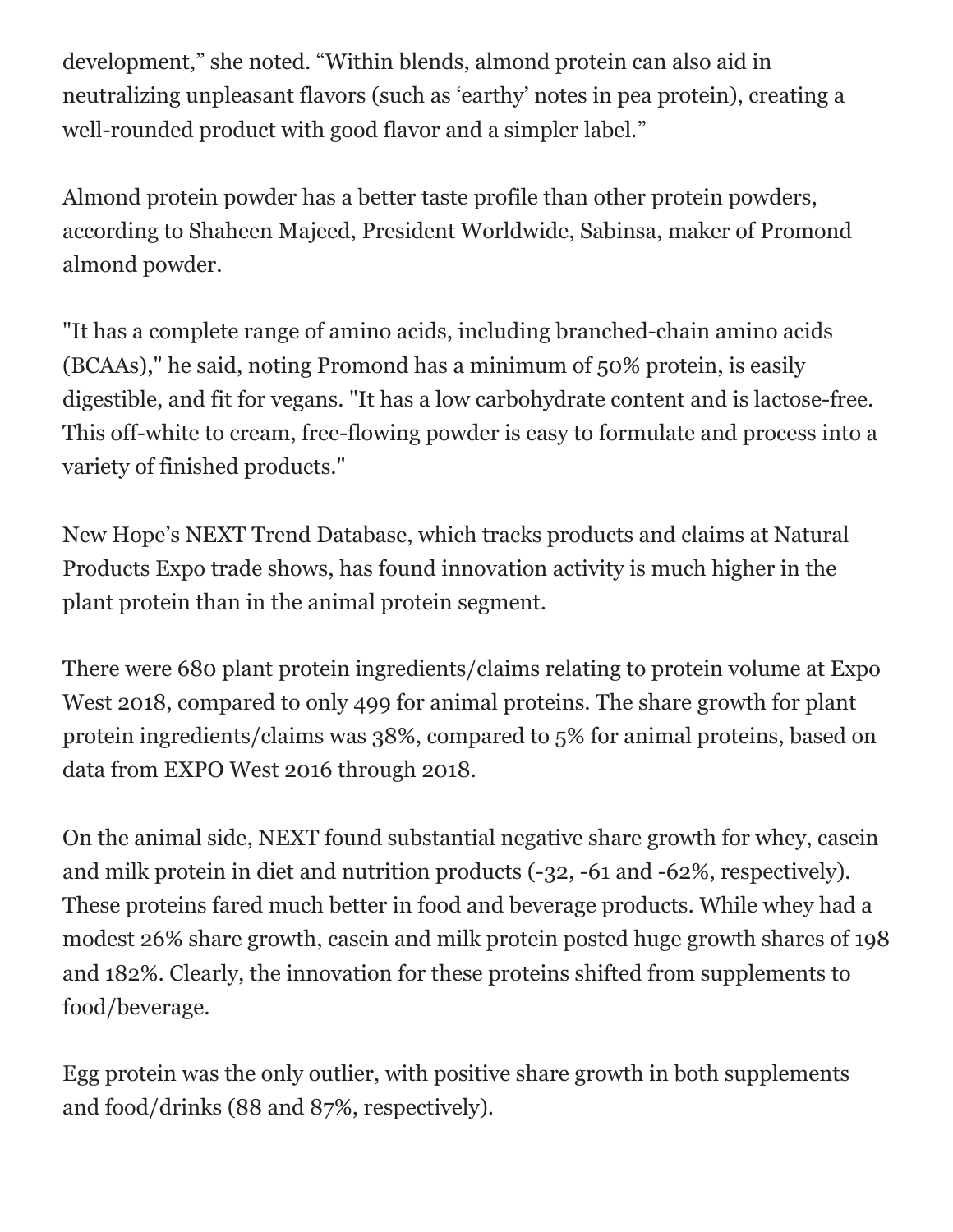Plant proteins also had gains in both diet/nutrition and food/beverage segments at Expo. Pea protein was way out front with a whopping 131% share growth in diet/nutrition products and an astronomical 486% share growth in food and beverage. Rice protein logged a thin 7% share growth for supplements but an impressive 101% growth in food and beverage.

Hemp posted disappointing growth, with -44% in supplements and -25% share growth in foods/drinks. With the recent passage of the 2018 Farm Bill in the United States, hemp with lower than 0.3% THC (tetrahydrocannabinol, the psychoactive ingredient in cannabis) will now be legal. Its regulatory status in supplements and foods awaits FDA or Congressional pathway to legality, but the hemp and CBD products have been flooding the market in the meantime. Thus, there is a real opportunity in hemp protein powder for sports nutrition and broader applications.

As expected, soy protein share growth at Expo West 2018 fell 40% in supplements but managed a modest 19% share growth in foods and beverages, according to NEXT analysis.

## Alluring Flavors

For a long time, protein powder products were mostly flavored with variations of chocolate and vanilla—the texture and natural flavor of proteins, especially dairybased ones, call for creamy flavors. However, brands have broken out from this black and white pen to offer a broader range of dessert flavors such as birthday cake, salted caramel, brownie, red velvet, crème brulee, mocha cappuccino, malt, banana creme and other rich dessert flavors. Ghost Nutrition, a flavor innovator across all its sports supplements, uses cereal milk variations as flavors for both its whey and plant protein products.

## Technology Drives New Applications

As the market for all kinds of protein powder products becomes crowded, one area of innovation and differentiation is in the underlying technologies used to make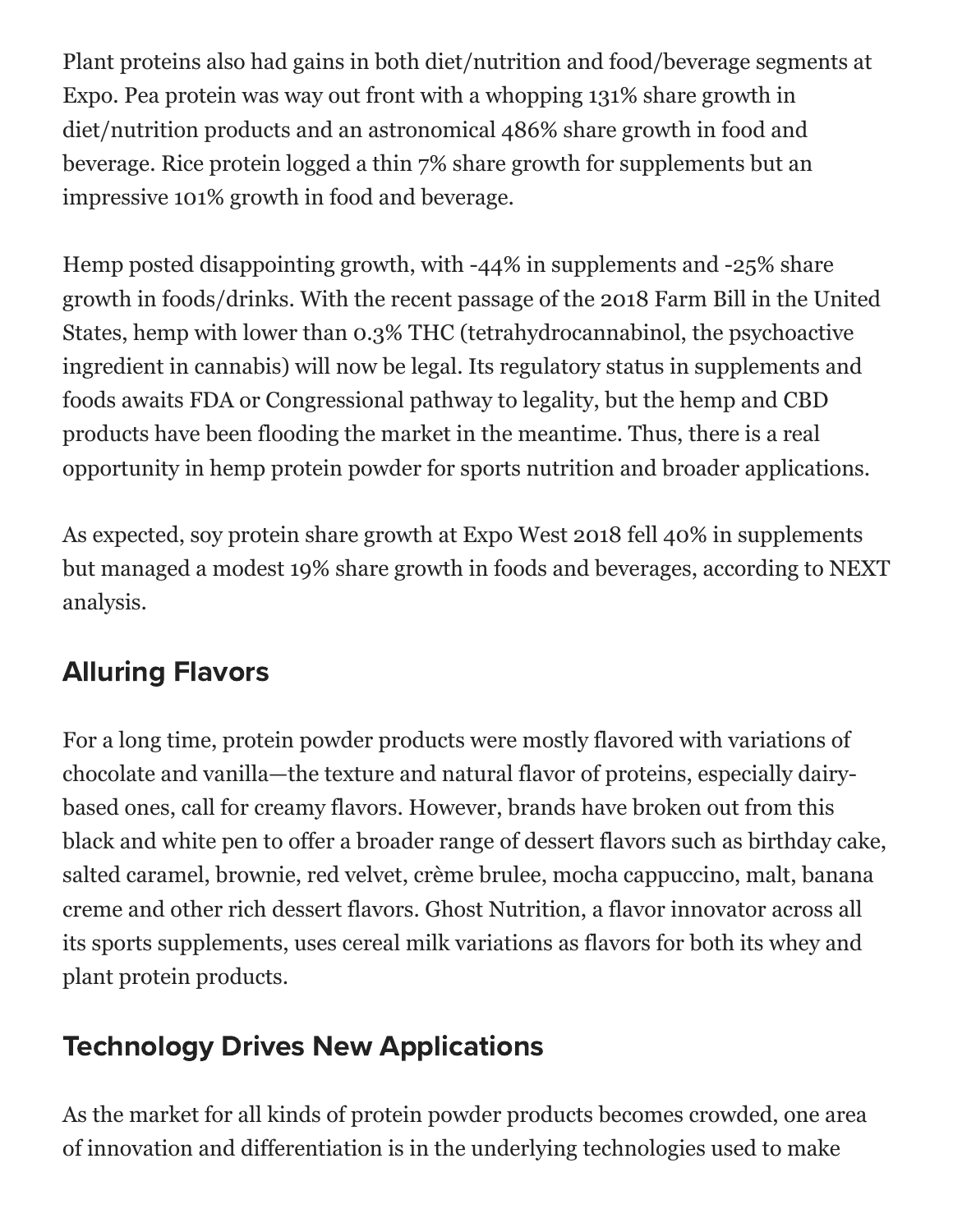better, innovative and more beneficial products.

As the sports market has turned away from soy protein, it is also wary of soy lecithin, which is considered not "clean" by many consumers.

Glanbia's patent-pending BevEdge technology offers a clean label method of delivering exceptional dispersibility and superior flavor without lecithin, according to the company. Introduced with its BevEdge Pea Protein in 2017, this technology is now also available as BevEdge Whey Protein 290, featuring a whey protein isolate.

"With no lecithin in the ingredient, there is also no use of soy, so no soy allergen and no soy on the label," Glanbia noted.

Boosting the bioavailability of protein powders is a benefit offered by Nutrition 21's Velositol, a combination of amylopectin and chromium. A 2017 study publication reported adding Velositol to a 6 g dose of whey protein taken by men and women increased the fractional rate of muscle protein synthesis (MSP, the process of building new muscle) beyond what was seen with whey protein alone (*J Int Soc Sports Nutr*. 2017;14:6).

A product of an Australian-New Zealand partnership, Extrusion Porosification Technology (EPT) from Clextral promises protein powder manufacturers improved product characteristics and higher solubility for rehydration.

"The EPT process enables enhanced rehydration properties such as dispersibility and solubility with difficult-to-dry products, such as dairy proteins (Whey Protein Concentrates and Milk Protein Concentrates)," explained Alain Brisset,EPT business development manager, Clextral, adding it can also protect sensitive molecules like flavors. "We can achieve optimal flavor retention for powdered beverages (coffee, for example) compared to conventional spray drying."

Juna Deygat, EPT worldwide sales manager, Clextral, said the technology can reduce energy consumption and generate a higher throughput. "This is due to the